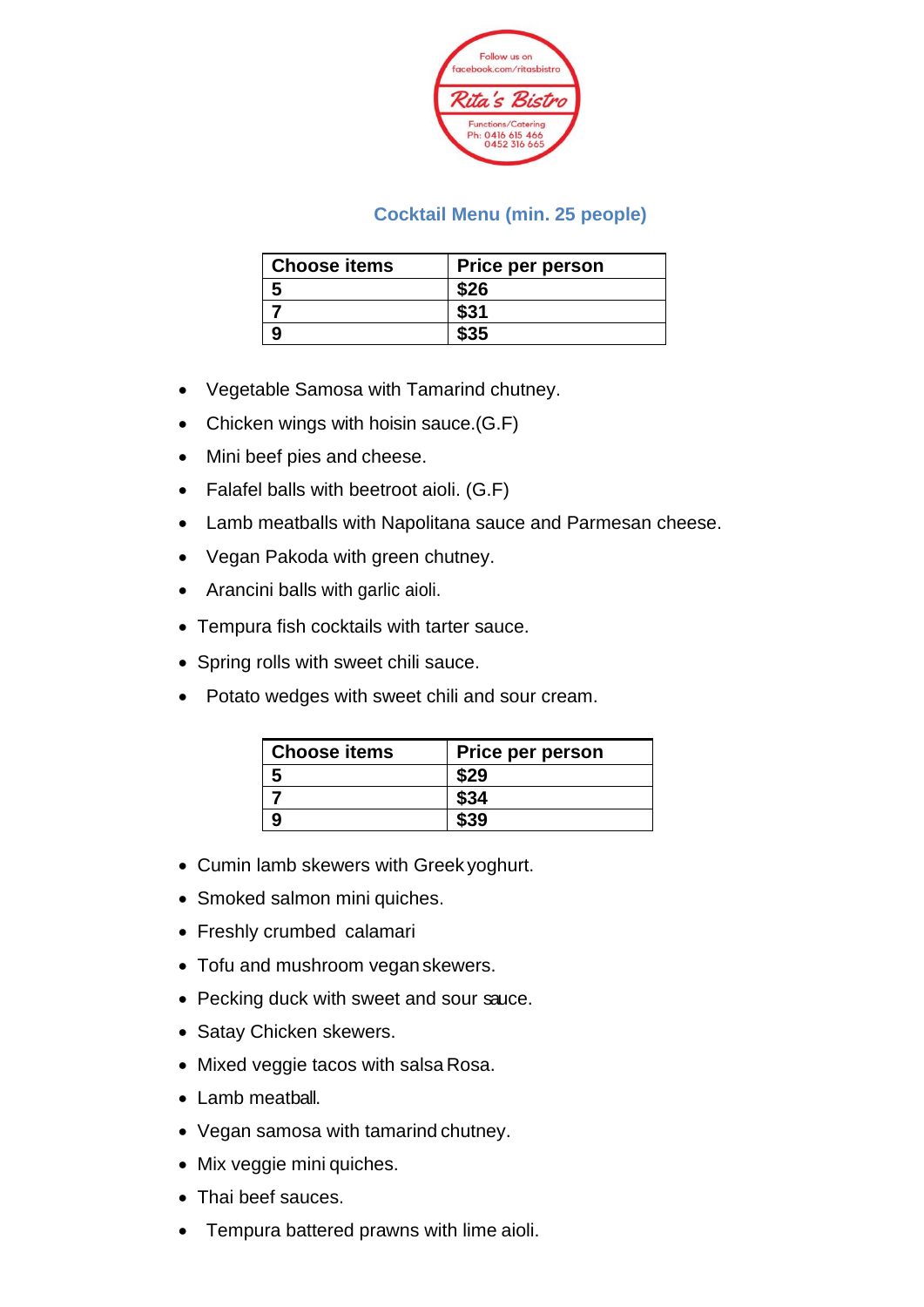#### **Add side salad:**

### **CHOOSE 1 -\$4PP CHOOSE 2 - \$6PP**

- Garden salad
- Crispy cabbage and carrot slaw
- Roasted pumpkin and spinach Salad

#### **CHOOSE 1 -\$6 PP CHOOSE 2 - \$8PP**

- German Potato, bacon and egg salad
	- Greek salad
	- Caesar salad

### **CHOOSE 1 -\$7 PP CHOOSE 2 - \$9PP**

- Smoked salmon and penne salad.
- Crispy prosciutto and pears salad.
- Roasted Asian duck and noodles salad.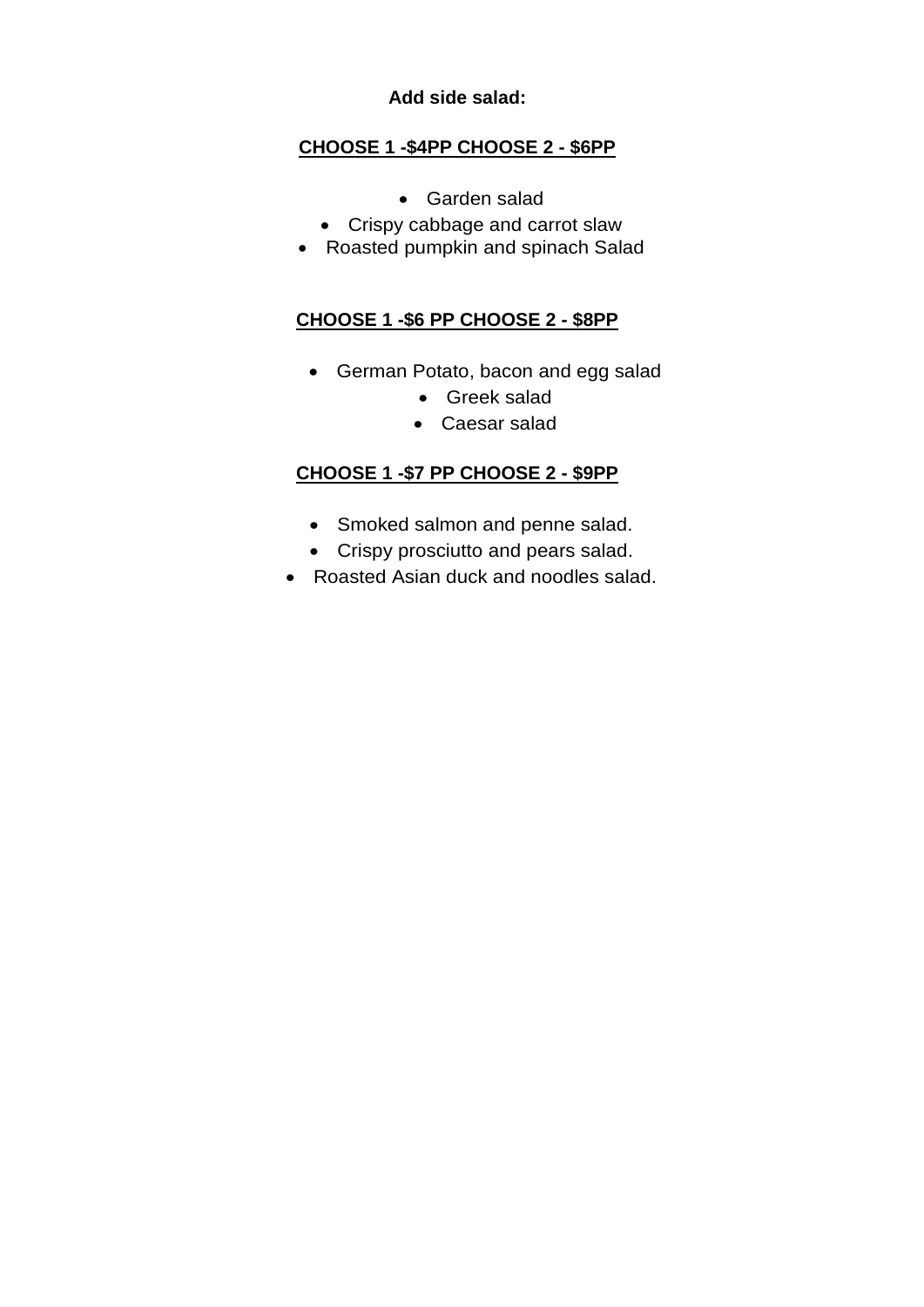

### **Alternative drops and set menu options**

**Choose from either \$44 or \$55 set menus: two entrees, two mains and two desserts. These dishes will be served as alternative drops divided equally. Any dietary requirements will be taken into account and catered for individually.**

> **\$45 2 COURSE SET MENU \$55 3 COURSE SET MENU**

## **Entrée (Choose 2)**

- **Beetroot cured salmon** with crispy watercress and wasabi lemon vinaigrette (GF).
- **Hand rolled duck** (scallion and cilantro) spring roll with Peking duck, sauce (GF).
- **Handmade vegan samosas** with tamarind fig relish and herb chutney.
- **Himalayan salt and chili squid** with daikon radish, slaw and lime aioli (GF).
- **Vegetarian quiche** with wild mushroom, aubergine, pumpkin cherry tomato, ricotta, dil and parsley oil.

## **Mains (Choose 2)**

- **Grilled tropical swordfish** with chickpeas, tabouli salad and chimichurri sauce (GF).
- **Wind spinach, feta cheese, ricotta filled filo pastry** with mint yogurt, rocket, heirloom tomatoes, pine nuts and aged balsamic.
- **Slow braised lamb shoulder** with baby spinach, roasted pepper, poached tomatoes, artichoke and pistachio nuts (GF).
- **Herb crumbed pork cutlet** with hand cut fat chips, seasonal green and apple sauce and jus.
- **Asian Pulled Duck salad** with soba noodle, pomegranate, watermelon, mung bean sprout, baby corn and sweet and sour dressing.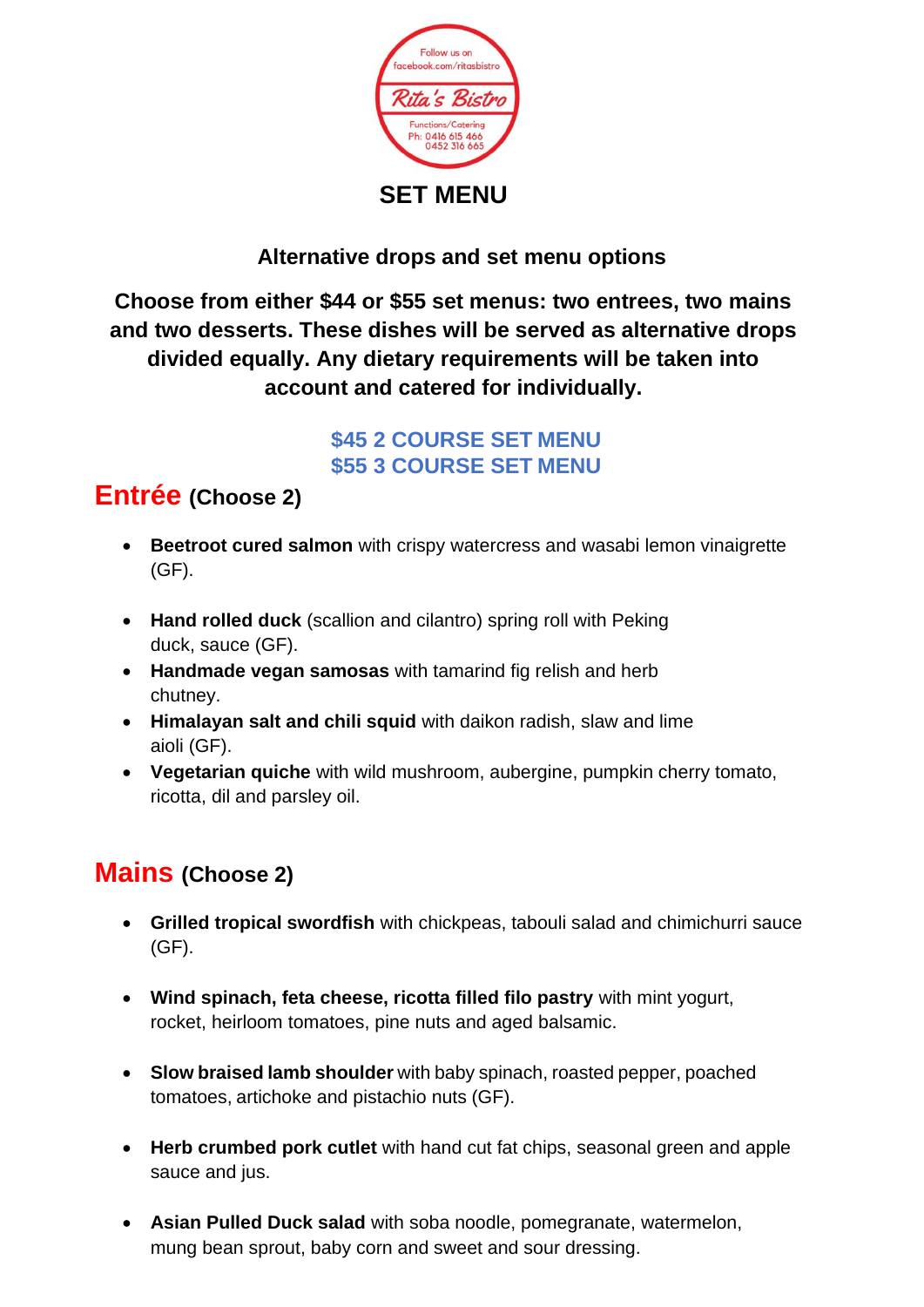## **Desserts (Choose 2)**

- ⚫ **Sticky date pudding** with vanilla ice cream, sweet salty caramel sauce and pistachio nut topping.
- ⚫ **Bougasta dark chocolate sorbet** with honey and cinnamon sugar.
- ⚫ **Seven spiced rice pudding** with crispy sugar topping.
- ⚫ **Mini Cheese cake**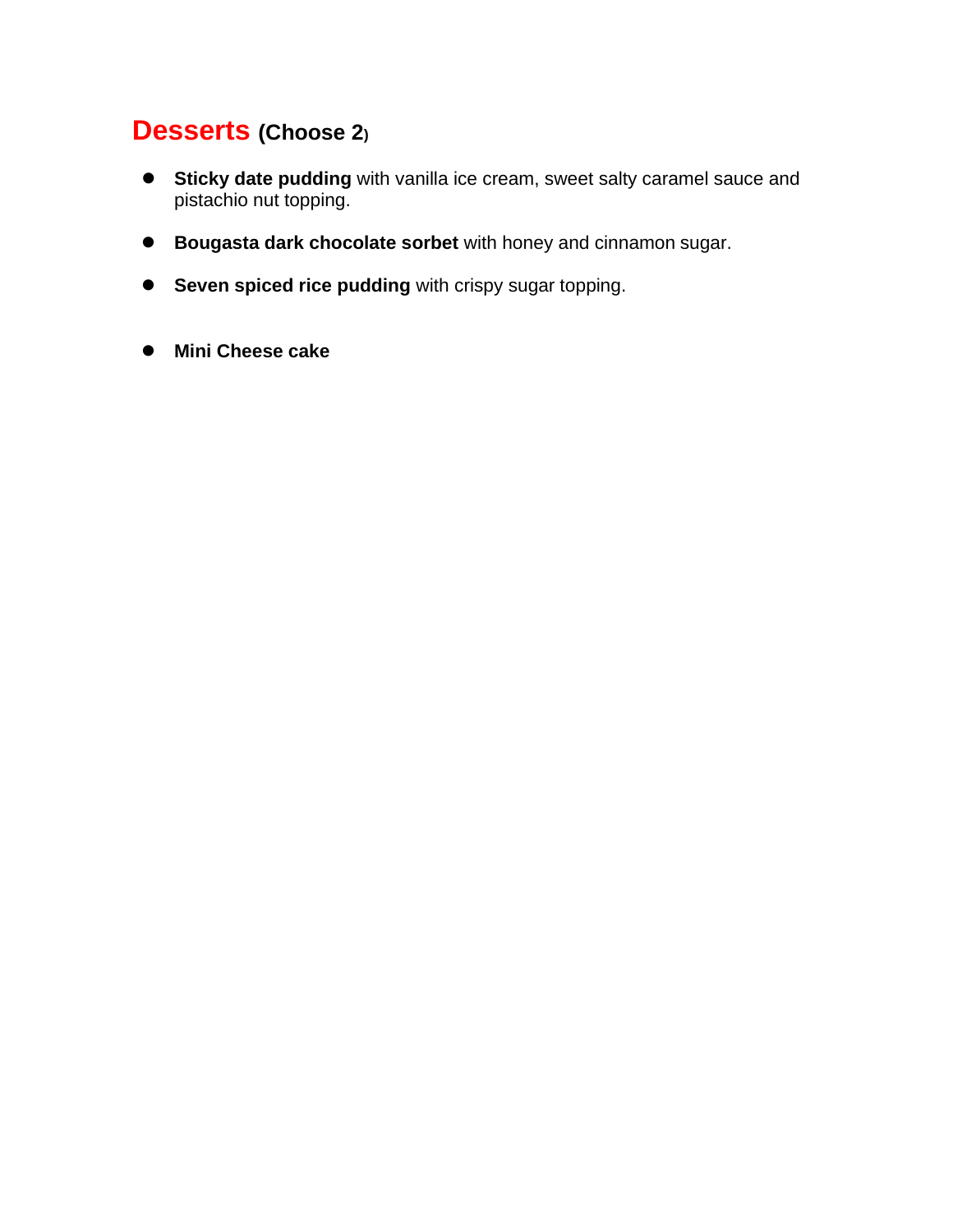

# **CANAPES SELECTION**

- ⚫ Yorkshire puddings served with rare roasted beef, caramelized onion andhorseradish cream
- Duck spring rolls served with soy fusion sauce baby sprouts (GF).
- ⚫ Tassie salmon and cucumber tartare with wasabi mayo (GF).
- Tiger prawns and celery cocktails with daikon slaw (GF).
- Hand roll samosa with tamarind fig relish and herbs chutney (vegan)
- ⚫ Gingers and soy braised pork sliders with pears and sprouts slaw.
- Pumpkin and ricotta mini quiche with goat cheese whipped cream andparsley oil (veg)
- Mediterranean falafel with vegan aioli, micro parsley and zaatar (vegan )
- Chicken wings cooked in master stock with hoisin dressing and toastedsesame seed (GF)
- Dukkah dusted Moroccan lamb kofta with laban sauce (GF)
- ⚫ Home made Thai beef sausage roll with sweet chili aioli.
- Lamb souvlaki with cucumber yogurt.